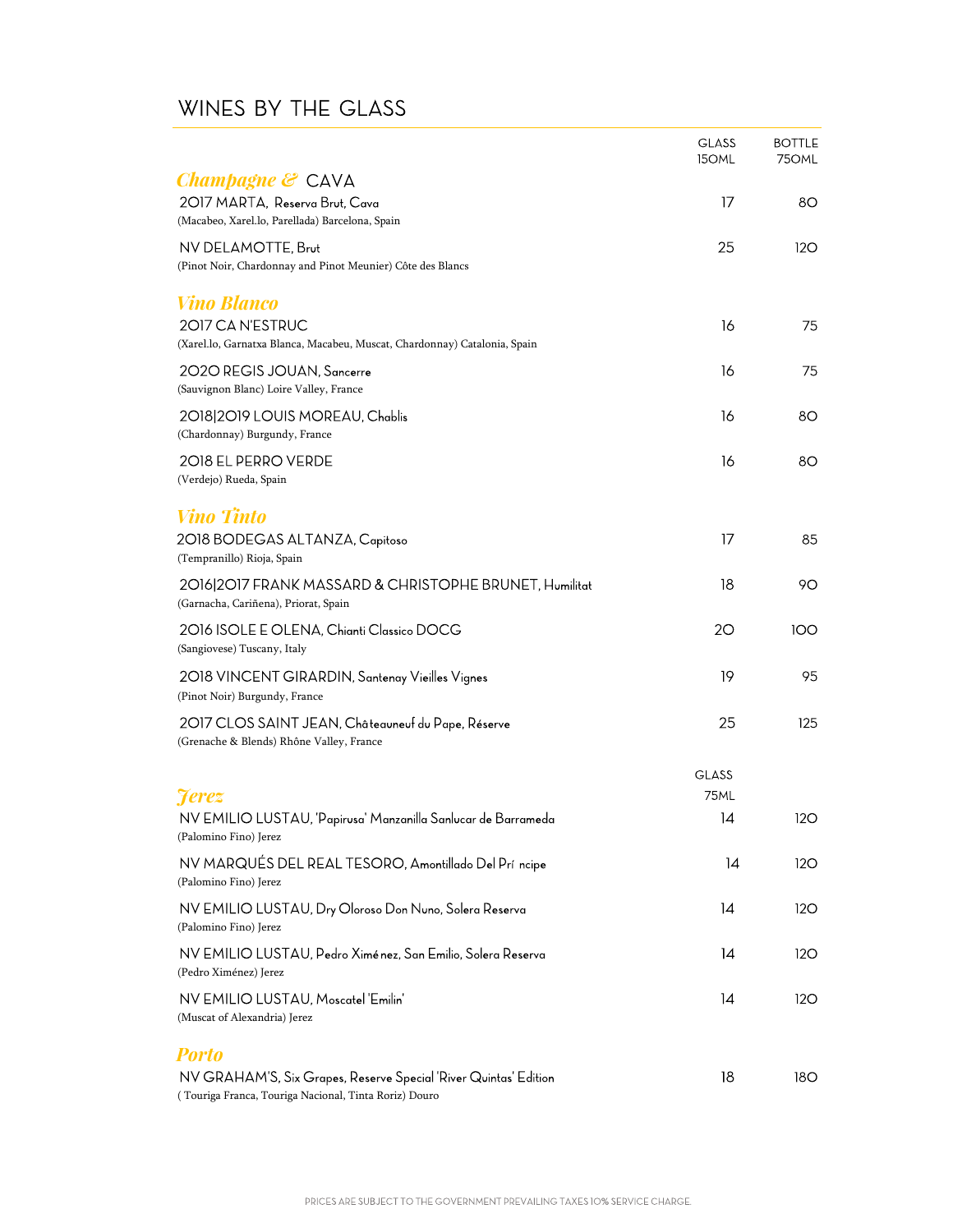### **SPARKLINGS**

(Palomino, Treixadura) Ribeira Sacra

2018 CELLER PIÑOL, L'Avi Arrufi

2017 UVAS FELICES, 'Fenomenal'

2019 TELMO RODRIGUEZ, El Transistor

(Grenache Blanc) Terra Alta

(Verdejo, Viura) Rueda

(Verdejo) Rueda

2018 SILICE

| <b>Cava</b><br>2017 L'ORIGAN, 'Aire', Brut Nature<br>(Xarel.lo, Macabeo, Parellada and Chardonnay) Catalonia, Spain      |         | 95              |
|--------------------------------------------------------------------------------------------------------------------------|---------|-----------------|
| 2017 MUGA, Conde de Haro, Brut<br>(Viura, Malvasía) Rioja, Spain                                                         |         | 105             |
| <b>Cava Rosa</b><br>2018 AGUSTI TORELLÓMATA, Rosat, Brut Nature<br>(Trepat) Catalonia, Spain                             |         | 95              |
| 2015 L'ORIGAN, 'Aire', Rosé, Brut Nature<br>(Pinot Noir, Xarel.lo) Catalonia, Spain                                      |         | 95              |
| <b>Champagnes</b><br>NV BILLECART-SALMON, Brut Réserve<br>(Pinot Noir, Chardonnay and Pinot Meunier) Mareuil-sur-Aÿ      | $H$ alf | 85              |
| 2O11 DEUTZ, Blanc de Blancs Brut<br>(Chardonnay) Aÿ                                                                      |         | 180             |
| 2014 2015 FRÉDÉRIC SAVART, Le Mont Benoît, Villers-aux-Noeuds 1er Cru Brut<br>(Pinot Noir, Chardonnay) Montagne de Reims |         | <b>290</b>      |
| NV DOMAINE RUINART, Blanc de Blancs<br>(Chardonnay) Reims                                                                |         | 23 <sub>O</sub> |
| NV TAITTINGER, Brut Réserve<br>(Chardonnay, Pinot Noir and Pinot Meunier) Reims                                          | $H$ alf | 90              |
| NV ULYSSE COLLIN. Les Pierrieres Blanc de Blancs Extra Brut<br>(Chardonnay) Congy                                        |         | 25 <sub>O</sub> |
| <b>Champagnes Rosé</b><br>NV BILLECART-SALMON, Brut Rosé<br>(Pinot Noir, Chardonnay) Reims                               |         | <b>200</b>      |
| WHITES                                                                                                                   |         |                 |
| <b>Spain</b><br>2019 VIRGEN DEL GALIR, Pagos De Galir<br>(Godello) Galicia                                               |         | 80              |
| 2016 LES 3 AMIS, Audacia<br>(Godello) Valdeorras                                                                         |         | 85              |
| 2017 BODEGAS ZARATE, 'El Jardin de Lucia'<br>(Albariño) Rias Baixas                                                      |         | 90              |

90

95

85

95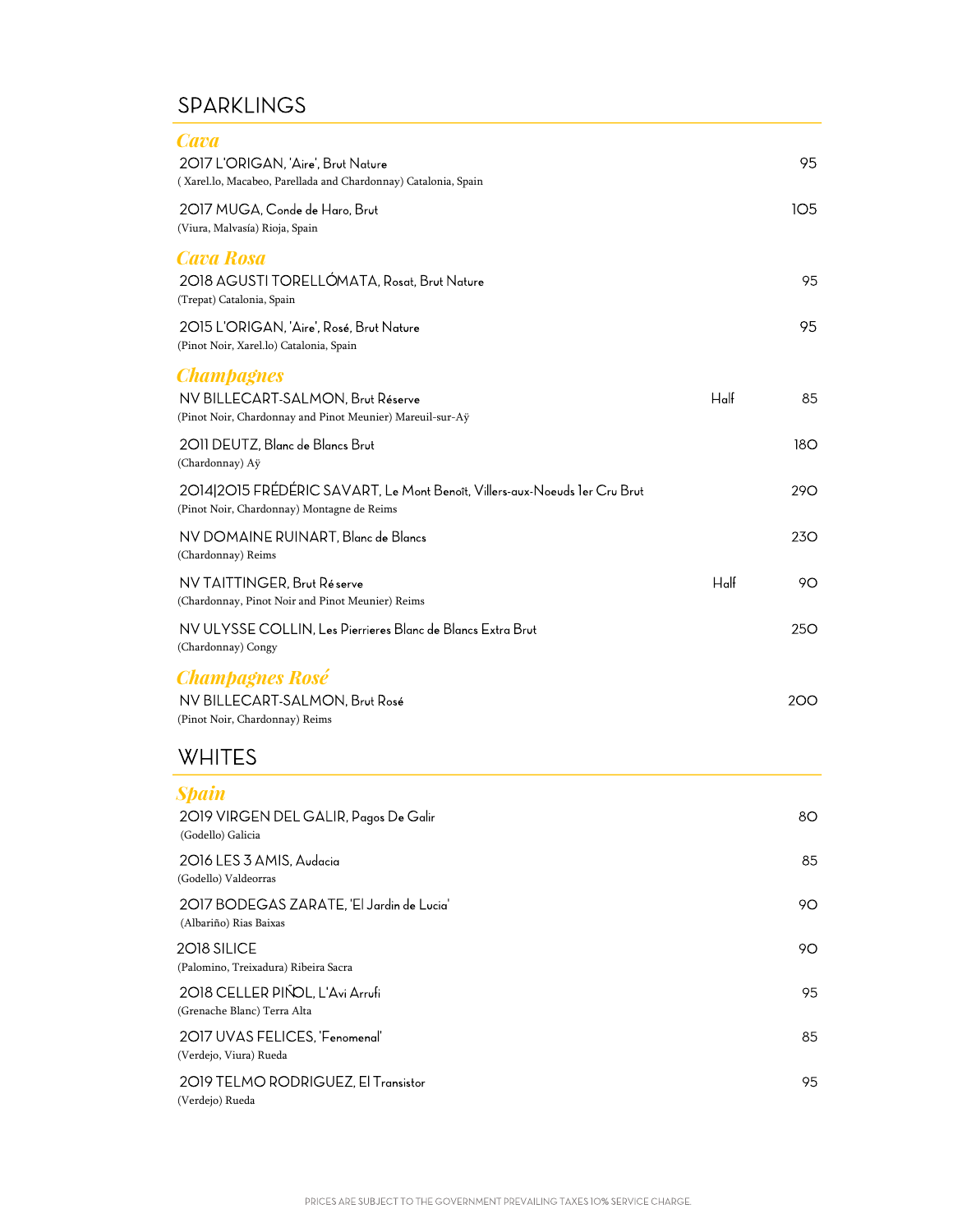### **WHITES**

| <b>Spain</b>                                                                                       |         |            |
|----------------------------------------------------------------------------------------------------|---------|------------|
| 2015 CA N'ESTRUC, L'Equilibrista<br>(Xarel.lo) Catalonia                                           |         | 95         |
| 2018 HACIENDA DE ARÍ NZANO<br>(Chardonnay) Navarra                                                 |         | <b>105</b> |
| 2018 CASTELL D'ENCUS, Ekam<br>(Riesling, Albariño) Costers del Segre                               |         | 115        |
| FRANCE Burgundy - Chablis - Chardonnay                                                             |         |            |
| 2019 LOUIS MOREAU, Chablis                                                                         | $H$ alf | 50         |
| 2018 DANIEL DAMPT ET FILS, Les Lys, Chablis ler Cru                                                |         | 90         |
| 2018 LOUIS MOREAU, Les Fourneaux, Chablis 1er Cru                                                  |         | 95         |
| <b>FRANCE</b> Burgundy - Côtes de Beaune - Chardonnay                                              |         |            |
| 2015 BOUCHARD PÈRE & FILS, Corton Charlemagne, Grand Cru                                           |         | <b>350</b> |
| 2017 VINCENT GIRARDIN, Meursault Vieilles Vignes                                                   |         | <b>150</b> |
| 2017 VINCENT GIRARDIN, Puligny Montrachet 1er Cru, Les Combettes                                   |         | 265        |
| 2018 VINCENT BACHELET, Chassagne Montrachet                                                        |         | 17O        |
| 2016 VINCENT GIRARDIN, Chassagne Montrachet 1er Cru, La Romanée Vieilles Vignes                    |         | 265        |
| 2018 JEAN CHARTRON, Saint-Aubin ler cru "Murgers des Dents de Chien"                               |         | 155        |
| 2017 HÉRITIERS DU COMTE LAFON, Saint Véran                                                         |         | 115        |
| 2018 CHÂTEAU FUISSÉ, Pouilly Fuissé, Tête de Cru                                                   |         | <b>105</b> |
| <b>FRANCE Loire Valley</b><br>2018 ALAIN CAILBOURDIN, Pouilly Fumé, Les Cris<br>(Sauvignon Blanc)  |         | 95         |
| <b>Rest of France</b><br>2015 DOMAINE ROLET, L'Étoile, Chardonnay<br>(Chardonnay) Jura             |         | 85         |
| 2010 OPALIE DE CHÂTEAU COUTET<br>(Sémillon, Sauvignon Blanc) Barsac, Bordeaux                      |         | 13O        |
| 2018 MAISON LES ALEXANDRINS, Crozes Hermitage<br>(Marsanne) Rhône Valley                           |         | 85         |
| 2011 DOMAINE GAUBY, Les Calcinaires<br>(Muscat, Chardonnay, Maccabeu) VDP Côtes Catalanes          |         | 85         |
| <b>Rest of The World</b><br>2018 EGON MÜLLER, Scharzhof, Riesling Qba<br>(Riesling) Mosel, Germany |         | 16O        |
| 2013 RUDI PICHLER, Riesling, Wösendorfer Hochrain, Smaragd<br>(Riesling) Wachau, Austria           |         | 125        |
| 2015 AU BON CLIMAT, Chardonnay<br>(Chardonnay) Santa Barbara County, USA                           |         | 90         |
| 2016 FELTON ROAD, Bannockburn Chardonnay<br>(Chardonnay) Central Otago, New Zealand                |         | 138        |
| 2014 BY FARR, Chardonnay<br>(Chardonnay) Geelong, Australia                                        |         | 15O        |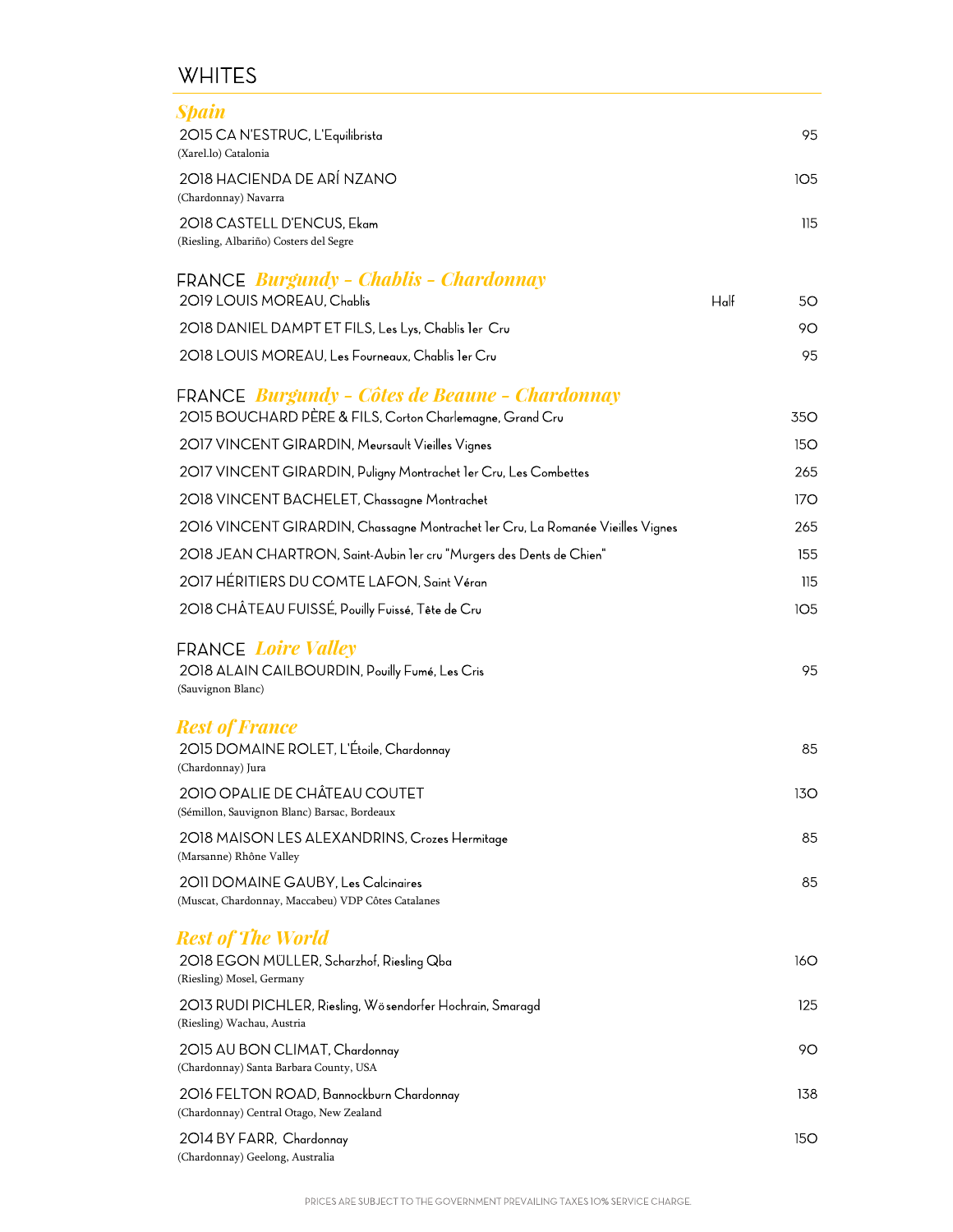# ROSÉ

| 2017 CELLER PIÑOL, N. Sra Portal Rosat<br>(Garnacha, Syrah) Terra Alta, Spain                                           |         | 80         |
|-------------------------------------------------------------------------------------------------------------------------|---------|------------|
| 2019 UVAS FELICES, 'Sospechoso', Vino Rosado de la Tierra de Castilla<br>(Bobal, Tempranillo) Castilla La Mancha, Spain |         | 75         |
| 2017 CHÂTEAU SARRINS, Rosé Grande Cuvée<br>(Cinsault, Grenache, Syrah, Mourvèdre) Provence, France                      |         | 80         |
| 2020 BERNARD & MATHIEU BAUDRY, Chinon Rosé<br>(Cabernet Franc) Loire Valley, France                                     |         | 80         |
| 2020 FRANÇOIS CAZIN, Vin de France Rosé<br>(Gamay, Pinot Noir) Loire Valley, France                                     |         | 85         |
| <b>REDS</b>                                                                                                             |         |            |
| SPAIN Bierzo<br>2019 DESCENDIENTES DE J. PALACIOS, Petalos del Bierzo<br>(Mencía)                                       |         | 90         |
| SPAIN Toro<br>2010 VETUS<br>(Tempranillo)                                                                               |         | 14O        |
| 2016 PINTIA by Vega Sicilia<br>(Tempranillo)                                                                            |         | <b>180</b> |
| SPAIN Rioja<br>2015 LA RIOJA ALTA, Viña Ardanza Reserva<br>(Grenache, Graciano, Mazuela, Tempranillo)                   | $H$ alf | 65         |
| 2014 REMELLURI, Reserva<br>(Tempranillo, Garnacha, Graciano)                                                            | $H$ alf | 65         |
| 2018 UVAS FELICES, 'La Locomotora', Crianza<br>(Tempranillo)                                                            |         | 80         |
| 2015 LA RIOJA ALTA, Viña Alberdi Reserva<br>(Tempranillo)                                                               |         | 105        |
| 2017 CVNE, Imperial Reserva<br>(Tempranillo, Graciano, Mazuelo)                                                         |         | 125        |
| 2015 TELMO RODRIGUEZ, Lanzaga<br>(Tempranillo, Graciano, Garnacha)                                                      |         | 115        |
| 2011 BODEGAS LAN, Gran Reserva<br>(Tempranillo, Mazuela)                                                                |         | 125        |
| 2017 BODEGAS RODA, Roda<br>(Tempranillo, Graciano, Garnacha)                                                            |         | 125        |
| 2017 CVNE, CONTINO, Reserva<br>(Tempranillo, Graciano, Mazuelo, Garnacha)                                               |         | 13O        |
| 2014 2015 SIERRA CANTABRIA, Reserva<br>(Tempranillo)                                                                    |         | 13O        |
| 2014 PAISAJES CECIAS<br>(Garnacha)                                                                                      |         | 135        |
| 2008 R. LÓPEZ DE HEREDIA, Viñ a Tondonia, Reserva<br>(Garnacha)                                                         |         | 17O        |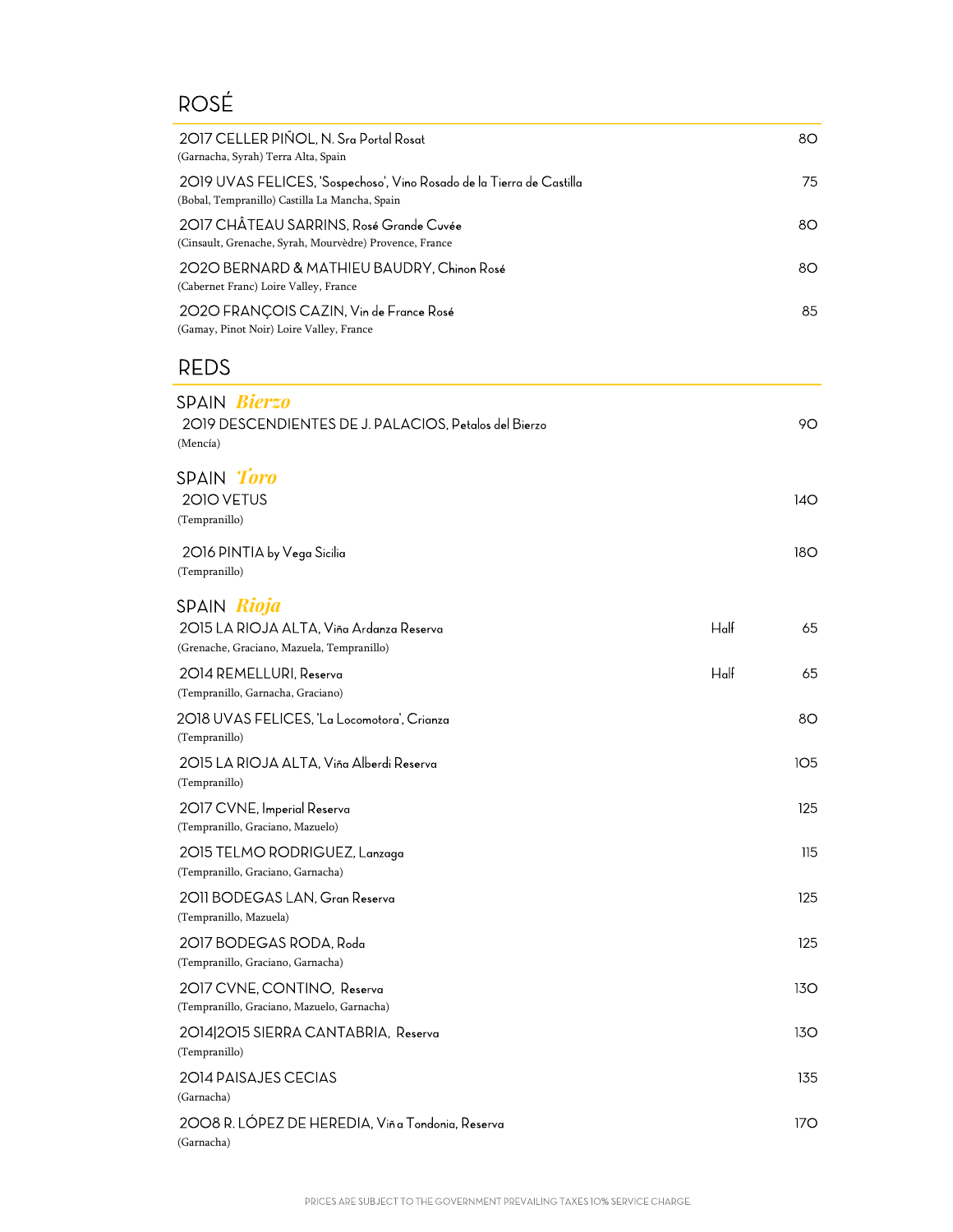| SPAIN Rioja                                                                                         |            |
|-----------------------------------------------------------------------------------------------------|------------|
| 2017 BODEGAS MUGA, Reserva<br>(Tempranillo, Graciano, Mazuelo, Garnacha)                            | 15O        |
| 2016 BODEGAS RODA, Roda I                                                                           | 165        |
| (Tempranillo, Graciano, Garnacha)                                                                   |            |
| 2014 BODEGAS MUGA, Prado Enea, Gran Reserva<br>(Tempranillo, Graciano, Mazuelo, Garnacha)           | 220        |
| 2011 BENJAMIN ROMEO, La Viña de Andres Romeo<br>(Tempranillo)                                       | 345        |
| <b>SPAIN Ribera Del Duero</b>                                                                       |            |
| 2018 DOMINIO DEL SOTO (Organic)<br>(Tempranillo)                                                    | 95         |
| 2016 DOMINIO DEL SOTO (Organic)<br>(Tempranillo)                                                    | 95         |
| 2018 TELMO RODRIGUEZ, Gazur<br>(Tempranillo)                                                        | 95         |
| 2018 BODEGAS PESQUERA, Tinto Crianza<br>(Tempranillo)                                               | 12O        |
| 2018 ARZUAGA NAVARRO, Crianza<br>(Tempranillo, Cabernet Sauvignon)                                  | 12O        |
| 2017 PAGO DE LOS CAPELLANES, Crianza<br>(Tempranillo)                                               | 12O        |
| 2018 FINCA VILLACRECES, Pruno<br>(Tempranillo, Cabernet Sauvignon, Merlot)                          | 100        |
| 2016 FINCA VILLACRECES<br>(Tempranillo, Cabernet Sauvignon, Merlot)                                 | <b>150</b> |
| 2019 BODEGAS AALTO<br>(Tempranillo)                                                                 | 18O        |
| 2017 ÁLION by Vega Sicilia<br>(Tempranillo)                                                         | 225        |
| 2015 VEGA-SICILIA, Valbuena 5°<br>(Tempranillo, Merlot)                                             | 395        |
| SPAIN <i>Penedès</i>                                                                                |            |
| 2016 CASTELL D'AGE, 'Fragments'<br>(Tempranillo)                                                    | 80         |
| 2015 TORRES, MAS LA PLANA                                                                           | <b>230</b> |
| (Cabernet Sauvignon)                                                                                |            |
| <b>SPAIN Priorat</b>                                                                                |            |
| 2019 ÁLVARO PALACIOS, Camins del Priorat<br>(Garnacha, Cariñena, Cabernet Sauvignon, Syrah, Merlot) | 90         |
| 2016 PORRERA VI DE VILA<br>(Garnacha, Carignan)                                                     | 11O        |
| 2017 ÁLVARO PALACIOS, Les Terrasses Velles Vignes<br>(Garnacha, Cariñena)                           | 13O        |
| 2014 MAS D'EN GIL, Coma Vella<br>(Garnacha, Cariñena, Cabernet Sauvignon, Syrah)                    | 15O        |
|                                                                                                     |            |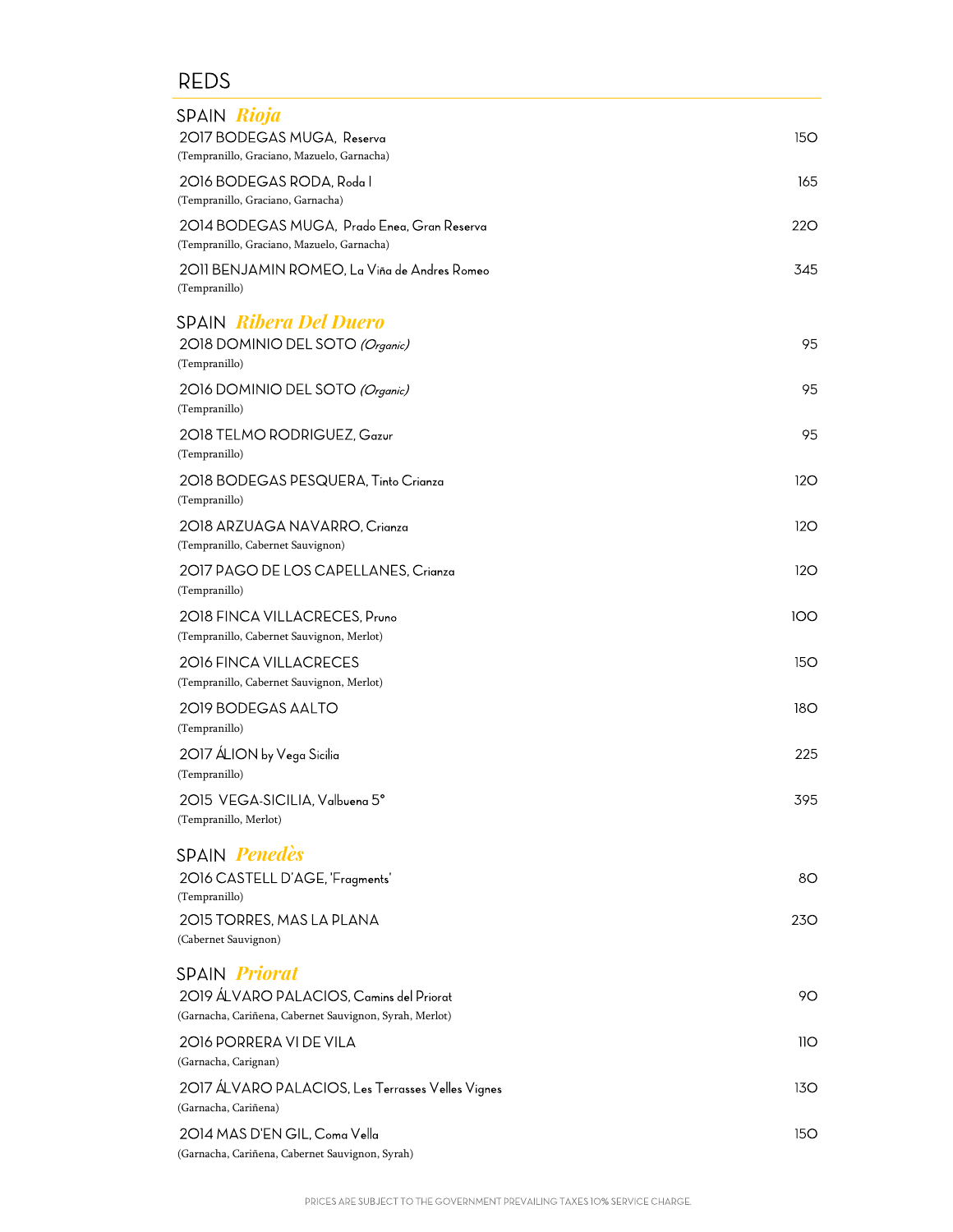| SPAIN <i>Priorat</i><br>2017 ÁLVARO PALACIOS, Vi de Vila Gratallops                                                                                                          | 178        |
|------------------------------------------------------------------------------------------------------------------------------------------------------------------------------|------------|
| (Garnacha, Cariñena)<br>2016 FERRER BOBET, Vinyes Velles<br>(Garnacha, Cariñena)                                                                                             | 185        |
| 2018 CLOS MOGADOR, Vi de Finca<br>(Garnacha, Cariñena, Syrah, Cabernet Sauvignon)                                                                                            | 230        |
| SPAIN <i>Costers del Segre</i><br>2017 CÉRVOLES CELLER, Cérvoles<br>(Cabernet Sauvignon, Tempranillo, Garnacha, Merlot)                                                      | 120        |
| 2016 CASTELL D'ENCUS, Acusp<br>(Pinot Noir)<br>2015 TERROIR AL LIMIT, Les Tosses<br>(Cariñena)                                                                               | 145<br>455 |
| SPAIN <i>Terra Alta</i><br>2015 CELLER PIÑOL, L'Avi Arrufi<br>(Carignan, Grenache, Syrah)                                                                                    | 110        |
| SPAIN <i>Aragón</i><br>2013 ENATE, Cabernet Sauvignon Reserva, Somontano<br>(Cabernet Sauvignon)                                                                             | 115        |
| SPAIN <i>Madrid</i><br>2015 COMANDO G'El Hombre Bala'<br>(Garnacha)                                                                                                          | 115        |
| SPAIN <i>La Mancha</i><br>2017 PAGO FLORENTINO<br>(Tempranillo)<br>2018 UVAS FELICES, 'Sospechoso', Vino de la Tierra de Castilla<br>(Tempranillo) Castilla La Mancha, Spain | 95<br>75   |
| SPAIN Yecla<br>2014 DETRÁS DE LA CASA, Monastrell<br>(Monastrell)                                                                                                            | 100        |
| 2014 DETRÁS DE LA CASA, Syrah<br>(Syrah)                                                                                                                                     | 100        |
| FRANCE <i>Burgundy - Côtes de Nuits - Pinot Noir</i><br>2017 BRUNO CLAIR, Marsannay, Les Longeroies                                                                          | 160        |
| 2017 VINCENT BACHELET, Gevrey Chambertin                                                                                                                                     | 170        |
| 2017 ROSSIGNOL-TRAPET, Gevrey Chambertin, Aux Ételois                                                                                                                        | 180        |
| 2013   2017 ROSSIGNOL-TRAPET, Gevrey Chambertin ler Cru, Aux Combottes                                                                                                       | 185        |
| 2017 HERESZTYN-MAZZINI, Morey-Saint-Denis, Les Millandes                                                                                                                     | 235        |
| 2011 LA POUSSE D'OR, Chambolle Musigny                                                                                                                                       | 21O        |
| 2013 DOMAINE VOUGERAIE, Musigny, Grand Cru                                                                                                                                   | 885        |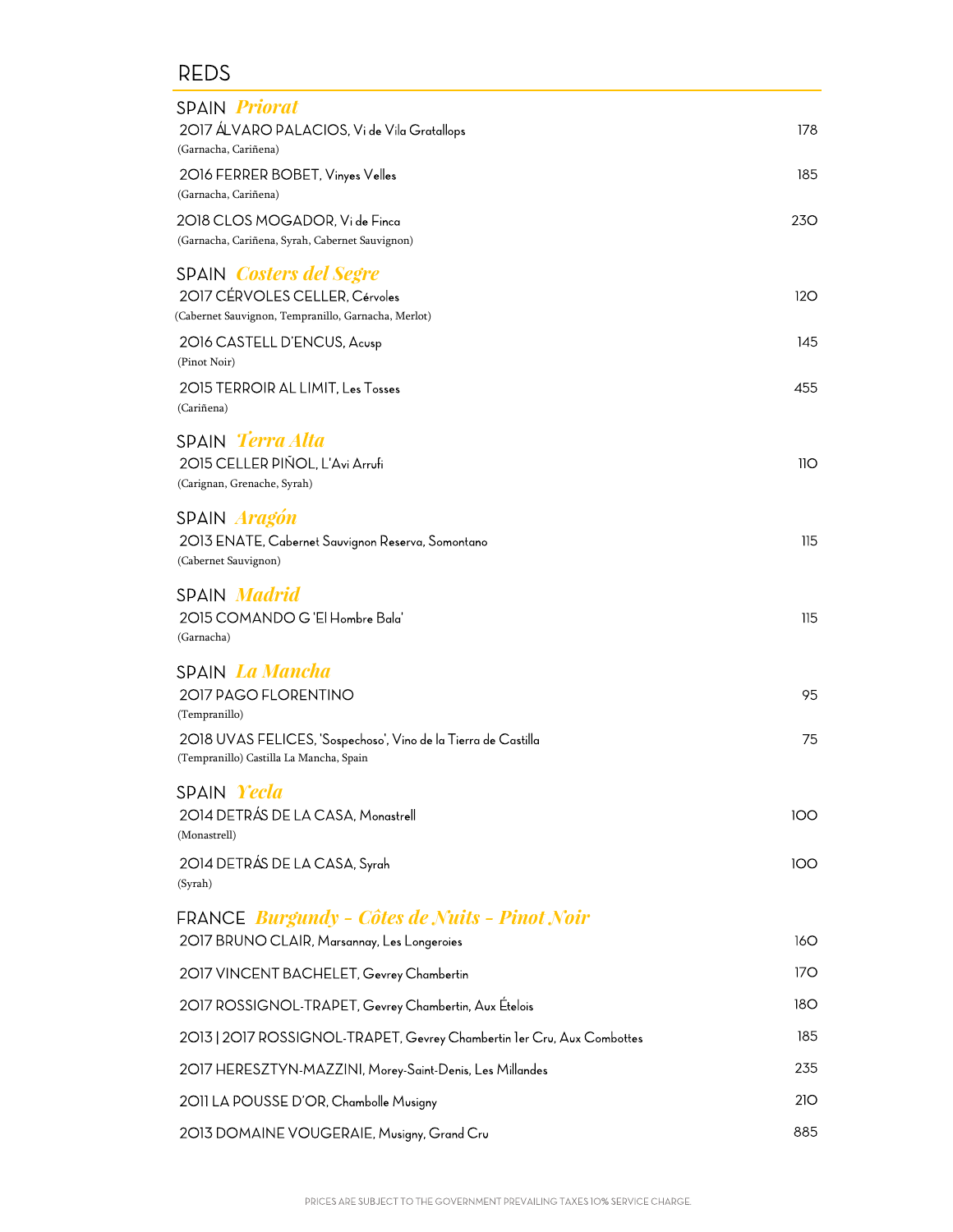| FRANCE <i>Burgundy - Côtes de Beaune - Pinot Noir</i><br>2017 FOLLIN ARBELET, Aloxe-Corton ler Cru, Les Vercots |         | 160        |
|-----------------------------------------------------------------------------------------------------------------|---------|------------|
| 2016 JEAN-MARC MILLOT, Savigny les Beaune                                                                       |         | 165        |
| 2017 VINCENT BACHELET, Pommard, Vieilles Vignes                                                                 |         | 135        |
| 2017 YVON CLERGET, Volnay ler Cru, Les Santenots                                                                |         | 19O        |
| 2011 LA POUSSE D'OR, Volnay 1er Cru, En Caillerets                                                              |         | 230        |
| FRANCE <i>Bourgogne - Pinot Noir</i><br>2017 HERESZTYN-MAZZINI, Bourgogne                                       |         | 11O        |
| <b>FRANCE Beaujolais - Gamay</b><br>2017 THIBAULT LIGER-BELAIR, Moulin-à-Vent, Vieilles Vignes                  |         | <b>100</b> |
| 2014 JEAN FOILLARD, Fleurie                                                                                     | Magnum  | 205        |
| 2013 JEAN FOILLARD, Morgon Les Charmes Eponym                                                                   |         | 100        |
| <b>FRANCE Bordeaux - Cabernet &amp; Blends</b><br>2014 LES PAGODES DE COS - St-Estèphe                          |         | <b>220</b> |
| 2015 PAUILLAC DE LATOUR - Pauillac                                                                              | $H$ alf | 130        |
| 2011 RÉSERVE DE LA COMTESSE - Pauillac                                                                          |         | 185        |
| 2010 CHÂTEAU D'ARMAILHAC - Pauillac                                                                             |         | 320        |
| 2017 CHÂTEAU BEYCHEVELLE, Aspirant de Beychevelle - St-Julien                                                   |         | 165        |
| 2012 CHÂTEAU SAINT PIERRE - St-Julien                                                                           |         | 190        |
| <b>FRANCE Bordeaux - Merlot &amp; Blends</b><br>2017 CHÂTEAU PUY BLANQUET, GRAND CRU - St-Émilion               | $H$ alf | 60         |
| 2015 CHÂTEAU PUY BLANQUET, GRAND CRU - St-Émilion                                                               |         | 95         |
| 2016 CHÂTEAU PUY BLANQUET, GRAND CRU - St-Émilion                                                               |         | <b>100</b> |
| 2017 ANNONCE DE BÉLAIR-MONANGE, GRAND CRU - St-Émilion                                                          |         | 170        |
| 2015 CHÂTEAU QUINAULT L'ENCLOS, GRAND CRU CLASSÉ - St-Émilion                                                   |         | 155        |
| 2016 CHÂTEAU CLARISSE, Vieilles Vignes - Puisseguin-St-Émilion                                                  | $H$ alf | 75         |
| 2017 CHÂTEAU CLARISSE - Puisseguin-St-Émilion                                                                   |         | 95         |
| 2015 2016 CHÂTEAU BECHEREAU, MALBEC, Montagne-St-Émilion                                                        |         | 95         |
| 2016 L'HOSPITALET DE GAZIN - Pomerol                                                                            |         | 140        |
| 2017 CHÂTEAU LA GRAVE A POMEROL - Pomerol                                                                       |         | 155        |
| 2013 CHÂTEAU CERTAN DE MAY - Pomerol                                                                            |         | 23O        |
| 2017 CHÂTEAU LE PUY, EMILIEN - Francs Côtes de Bordeaux                                                         |         | 135        |
| FRANCE Northern Rhône - Syrah<br>2011 MARIE ET PIERRE BÉNETIÈRE, Côte-Rôtie Cordeloux                           |         | 170        |
| 2015 YVES CUILLERON, Saint Joseph, Les Pierres Sèches                                                           |         | 11O        |
| 2015 DOMAINE DU COULET, Cornas, Brise Cailloux                                                                  |         | 14O        |

PRICES ARE SUBJECT TO THE GOVERNMENT PREVAILING TAXES 10% SERVICE CHARGE.